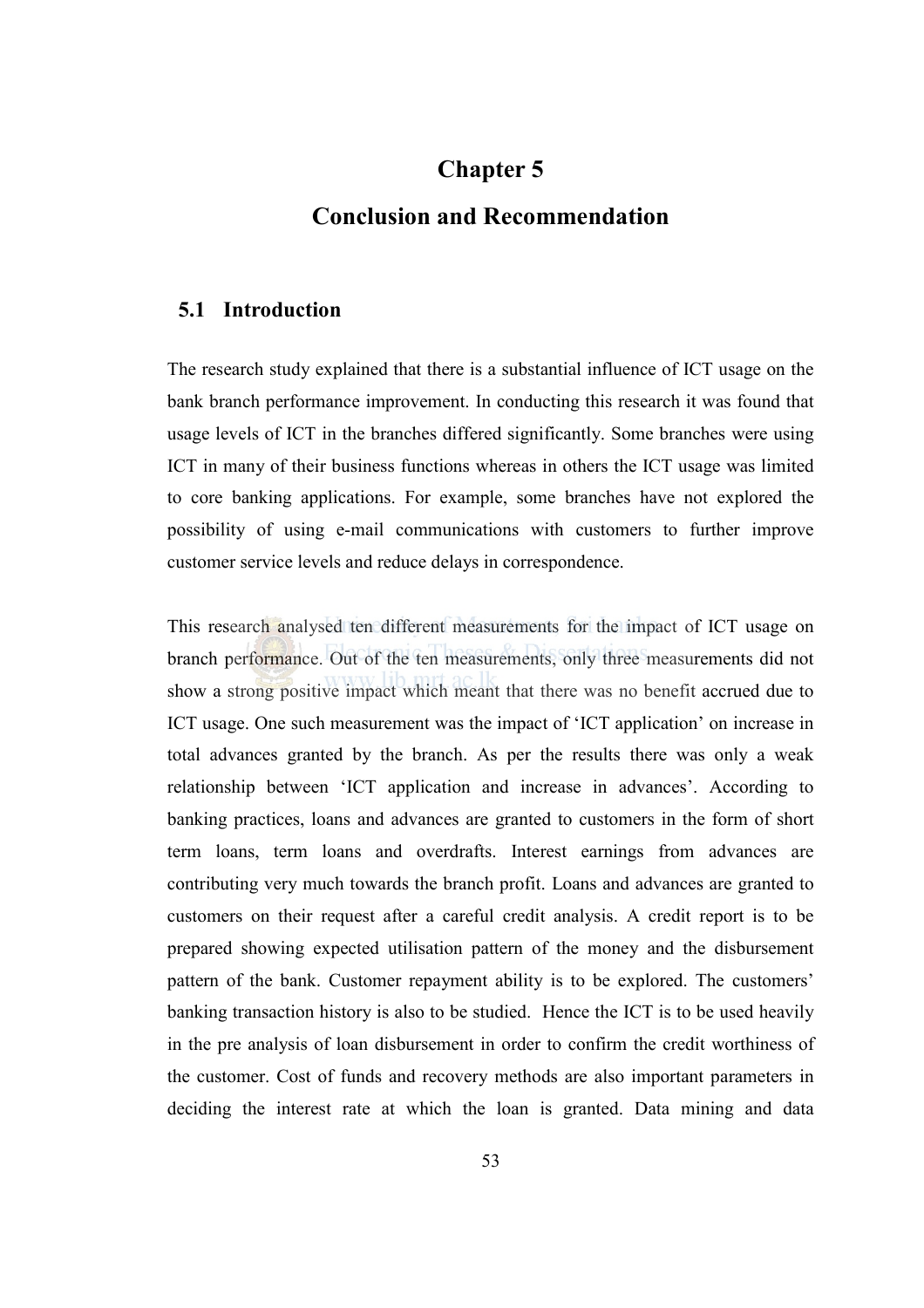warehousing techniques can be used to streamline the decision making process and reduce the delays in loan disbursement process.

One outcome of this research is that it can point management that most benefit can be achieved by using ICT in bank branch operations. The results of this research will enable the bank to take corrective decisions on fund allocations for ICT training on employees. The bank can implement e-learning facilities using the existing infrastructure.

## 5.2 Enhancement of ATM Facilities

According to customer responses received during the survey, the ATM usage is very popular among customers. Customers are very happy to use them without travelling to their branches. However from the research results of this work it is revealed that customers are not happy with the level of availability of ATM facilities in the country. ATM location points are limited and not easy to find the next ATM machine when the closest machine is malfunctioning. Theses & Dissertations

### www.lib.mrt.ac.lk

In order to provide more ATM points, the bank can explore possibilities of sharing ATMs with other banks in the country. The bank is currently sharing ATMS with another local bank. Thereby the customers may be able to use the closest ATM for his need irrespective of the bank he or she is banking with. However, it is not easy to achieve this scenario, as the bank which owns the most number of ATMs in the country will have an adverse effect while the other banks will enjoy an extra advantage. Software integration will also be a barrier in achieving the best solution.

During the interviews it was revealed that the bank can incorporate other functionalities like cash deposits, acceptance of clearing cheques, fund transfers, currency conversions among own accounts as in margin trading and issue of mini statements on customer request depicting the total exposure of customers via ATM s. It is necessary to amend and incorporate required legal policies pertaining to these functionalities in order to serve the customer.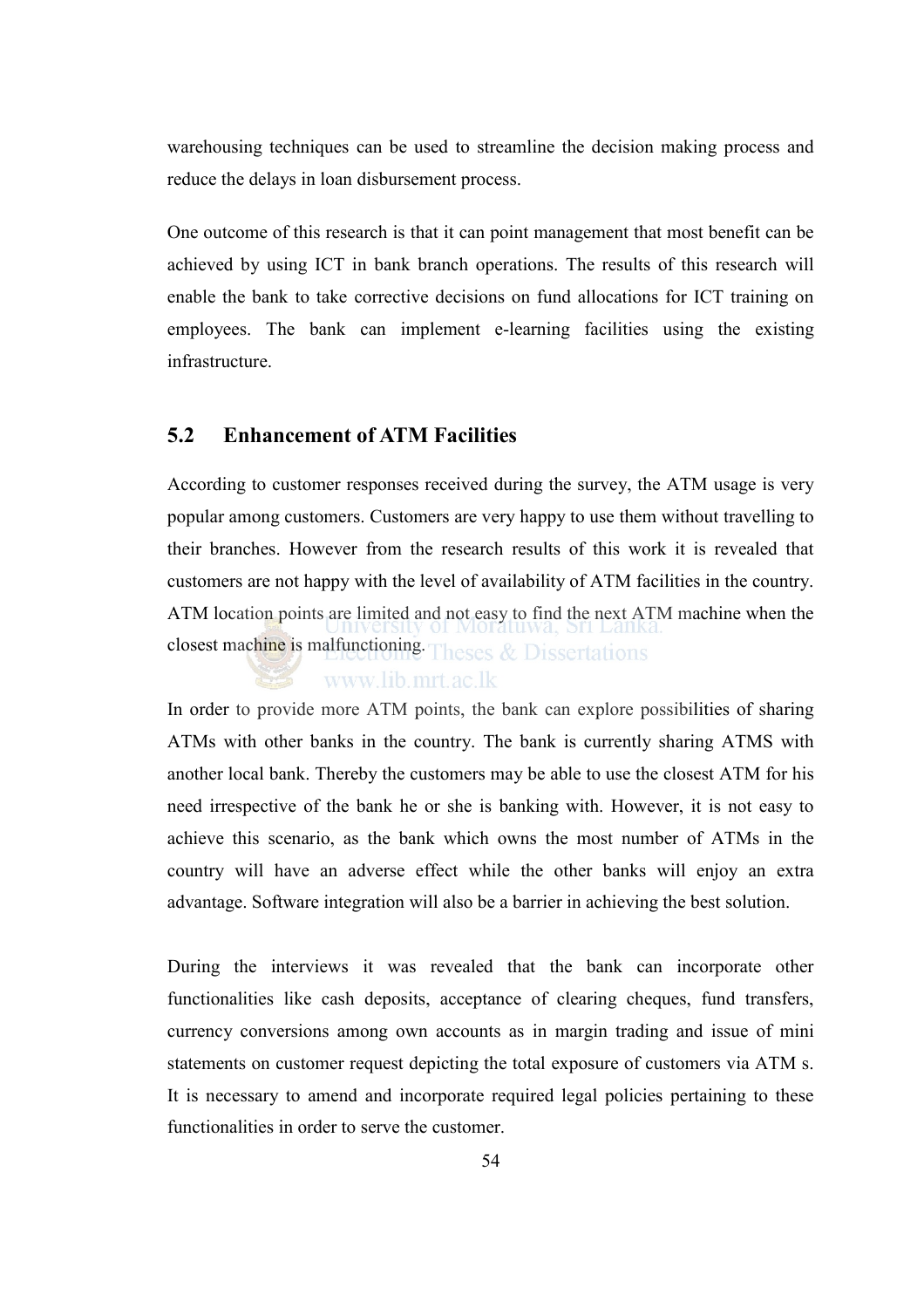## 5.3 Mitigation of Negative Impacts from ICT Usage in Banking

The bank is equipped with expensive and comprehensive software applications. Some of the applications are developed in-house. However, most of the software applications are bought from foreign vendors. Banking applications are complicated and still maintain user friendliness to a greater extent. However it is revealed from this study that there is a considerable level of digital divide among the banking staff. Some employees experience job stress due to the heavy usage of ICT. Most of the experienced professional bankers are lack of sufficient ICT literacy. Hence it is necessary to educate and motivate the bank staff to get them involved in ICT. Bank employees in this bank are interested in acquiring banking knowledge. Are they also interested in acquiring ICT literacy skills? Whether they realise the strategic value of ICT is questionable.

By introducing ATMs, Internet banking, SMS banking and phone banking; the need of a banker will not arise for most of the day-to-day banking transactions. However as of the Asian nature of living, there are some customers who like to visit their bank branches not only for their banking transactions but also to spend some time at the branch meeting with bank staff and other friends. It is necessary to have consideration to reserve this human nature while implementing total e-banking solutions.

#### 5.4 Conclusion

The analysis proves that the adequate use of ICT has a significant impact on improved branch performance. The positive impact on the overall profit of the branch is very high. Establishment of the on-line inter branch network covering most of the branches in the island has increased the convenience of customers. The achievement of anytime and anywhere banking has reduced customer visits to branches.

The level of ICT usage at some branches, despite the core banking application availability is not at an adequate level. Functionalities provided by ATM machines are to be enhanced as ATM usage is very popular among customers. In the past years,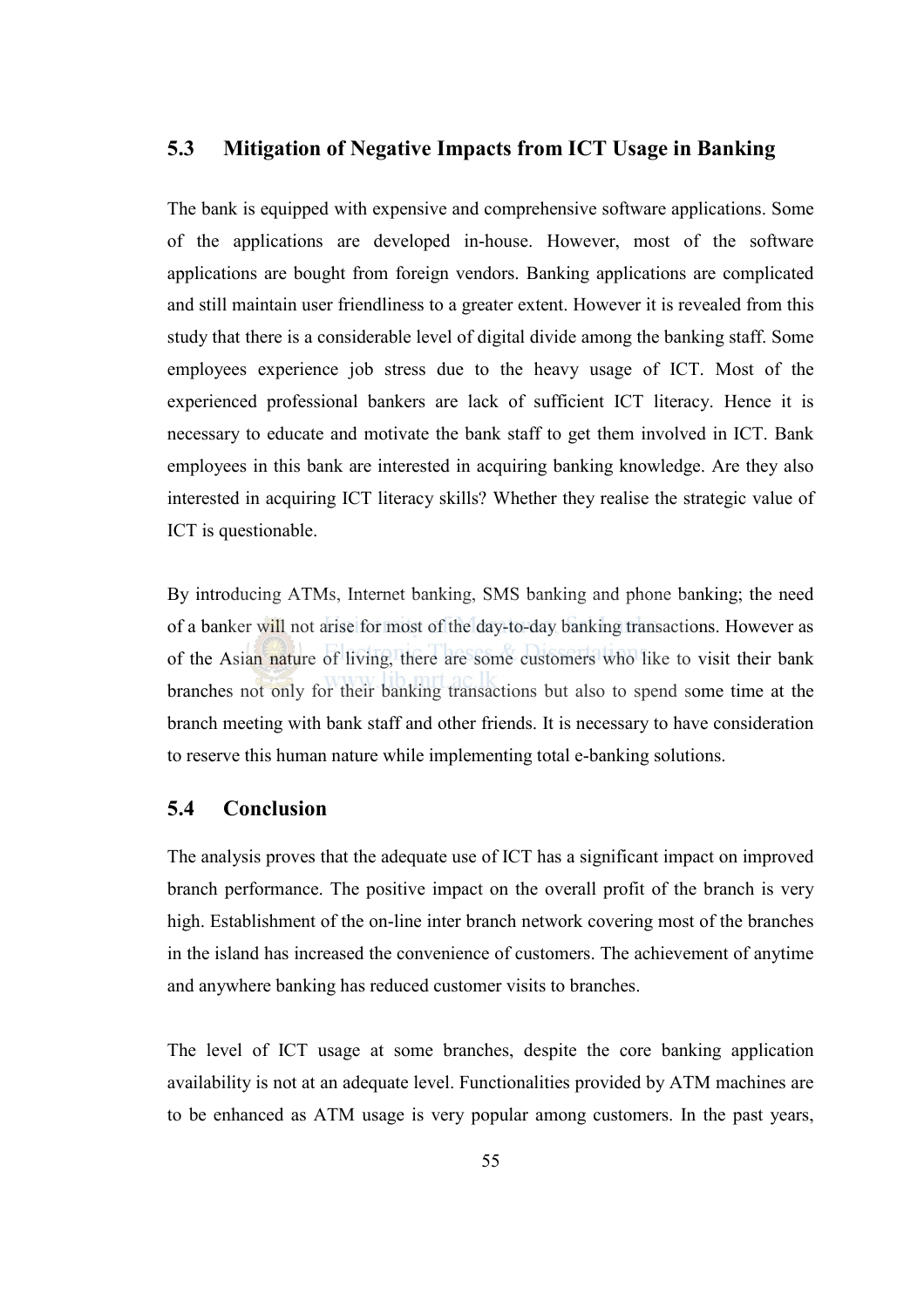customers were scared to withdraw money from a machine thinking how a machine could dispense money. Situation is much improved today and most of the customers own ATM cards for cash withdrawal and balance inquiry.

Branch staff is not using email communication as expected by customers. It is necessary to motivate branch staff to increase the use of e-mail communication. This will enable them to communicate with customers promptly. Branches can cut down extra costs incurred in advice and statement printing if they can send digitally signed e-mails to customers instead of posting hard copies.

Most of the customers have not seen the web site of the bank. As a solution to this it is possible to have a display desktop at the reception counter of the branch with bank home page for customer use. This will be an educative step and thereby bring in more customers to the branch. It was shown from the survey that some of the bank branch staff members even have not seen the web site of the bank. Hence it is required to enable all staff to access Internet during leisure times in order to get acquainted with the Internet. Staff when ICT literate will become automatic advertisers to promote Internet banking. Word of mouth will travel fast and encourage customers to join Internet banking. Initially, this will help to reduce the number of customers visiting the branch and ultimately the most valuable asset of the branch; the staff; can be used for marketing and other professional fields.

The ICT literacy level of the staff can be further improved and facilities to be given at branches to use ICT for their branch work. Core banking applications should be further strengthened to reduce staff time spent on routine work. Staff should be free to use ICT for new avenues and enhance the deposit mobilisation, increase the advance portfolio and recovery of non-performing loans.

Bank branches act as critical decision making units of the bank. ICT usage can be used to assess and benchmark different bank branches and identify low performing branches. Data envelopment analysis can be used to benchmark branches for getting